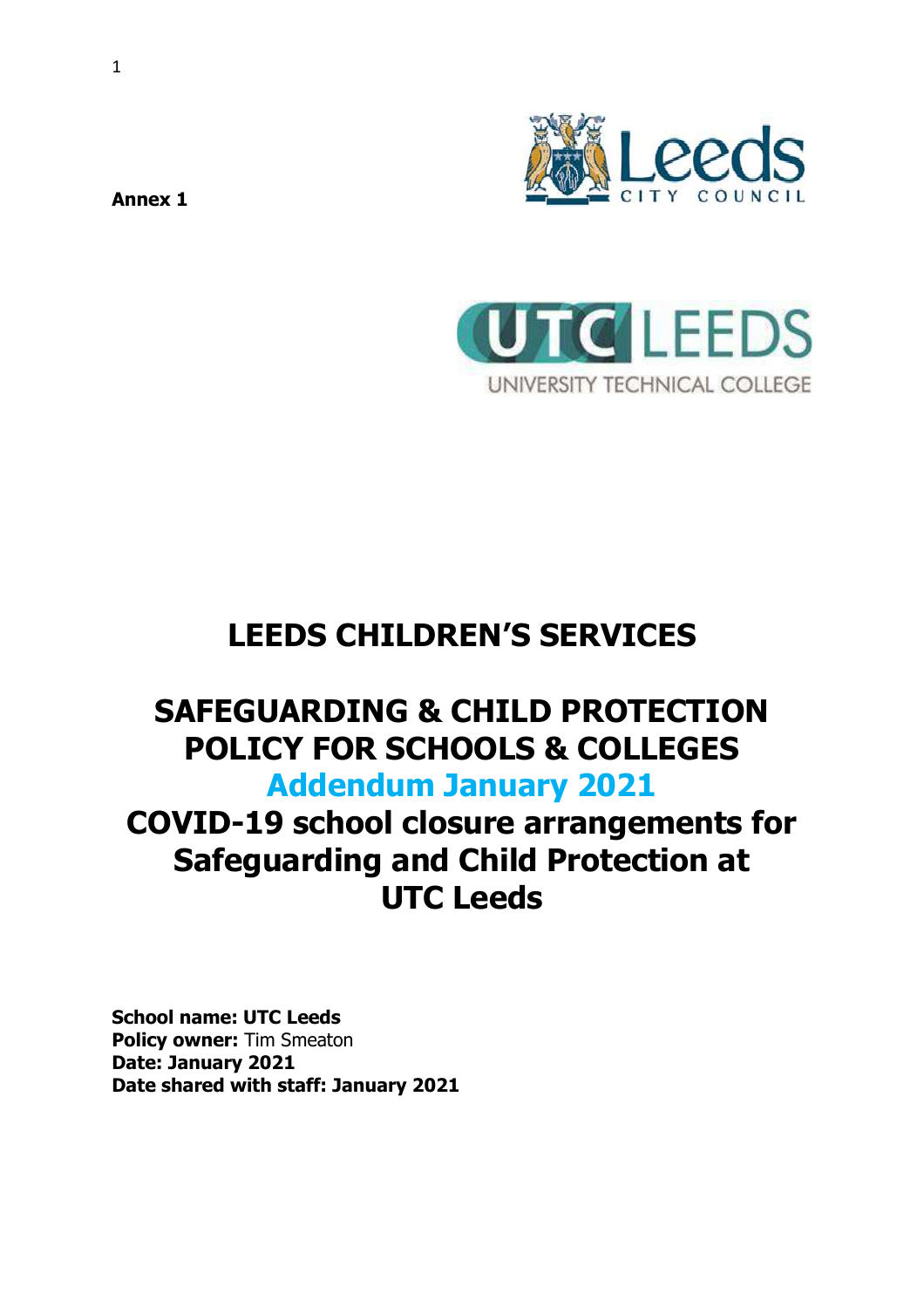| 1.            | 3  |
|---------------|----|
| 2.            | 3  |
| З.            | 4  |
| 4,            | 4  |
| 5,            | 5  |
| 6.            | 6  |
| 7.            | 7  |
| 8.            | 7  |
| 9.            | 8  |
| 10.           | 9  |
| 11.           | 9  |
| 12.           | 10 |
| 13.           | 11 |
| 14.           | 11 |
| <b>15.</b> 12 |    |
| <b>16.</b> 13 |    |
| 17.13         |    |
| 18.13         |    |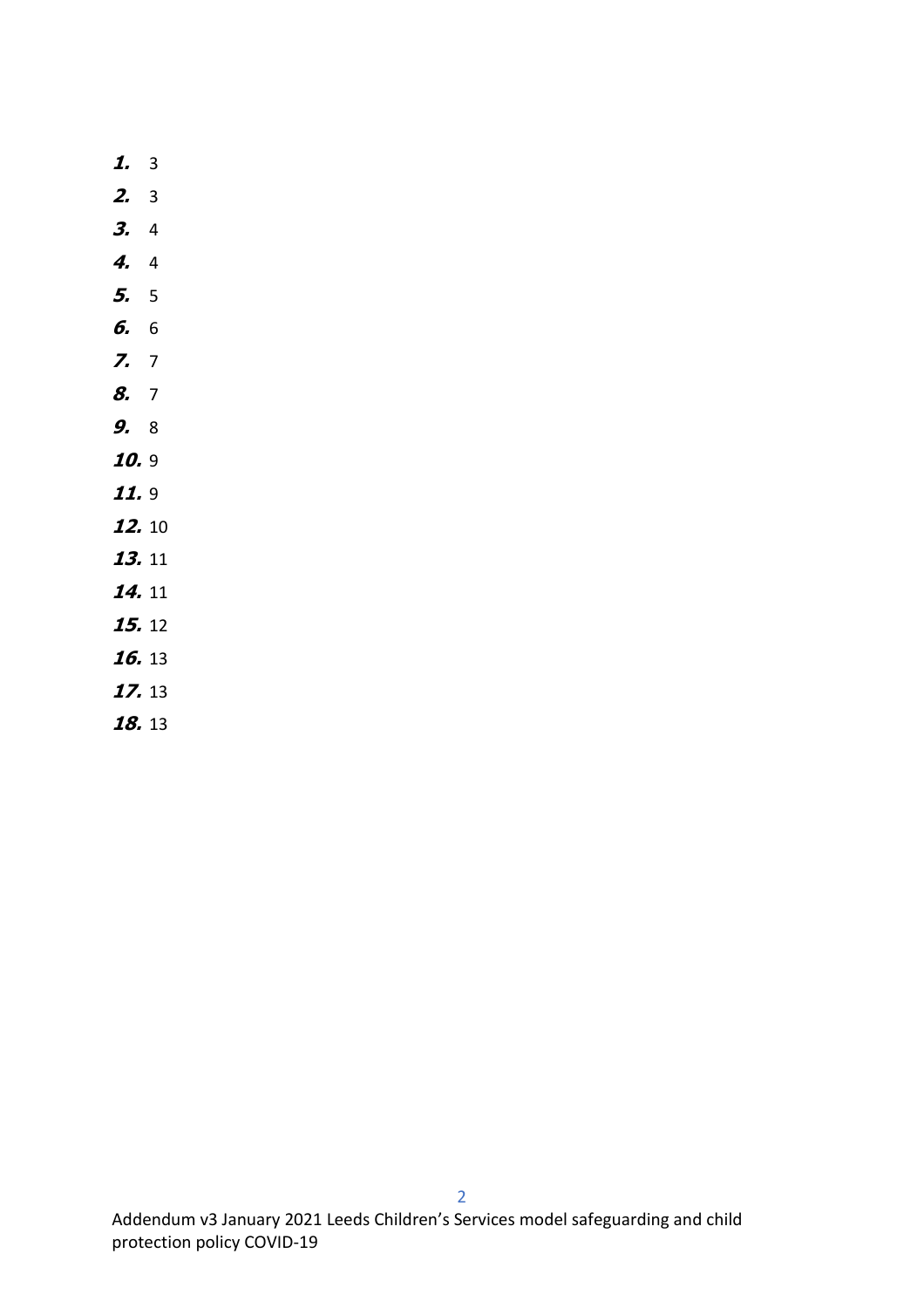### <span id="page-2-0"></span>**1. Context**

From 5<sup>th</sup> January 2021 parents were asked to keep their children at home, wherever possible, and for schools to remain open only for those children of workers critical to the COVID-19 response who absolutely need to attend and children who are vulnerable and cannot be safely cared for at home.

It is the responsibility of the host school for safeguarding and child protection for all pupils who are attending regardless of whether they are on roll at that school.

All staff working in schools should understand their specific roles in the safeguarding of children.

This addendum of the UTC Leeds Safeguarding and Child Protection policy contains details of our individual safeguarding arrangements in the following areas:

## <span id="page-2-1"></span>**2. Key contacts**

| <b>Role</b>                                   | <b>Name</b>       | <b>Contact</b><br>number | <b>Email</b>                 |
|-----------------------------------------------|-------------------|--------------------------|------------------------------|
| Designated<br>Safeguarding<br>Lead            | Tim<br>Smeaton    | 0113 353 0140            | tim.smeaton@utcleeds.co.uk   |
| Deputy<br>Designated<br>Safeguarding<br>Leads | Caron<br>Parker   | 0113 353 0140            | Caron.parker@utcleeds.co.uk  |
| Headteacher                                   | Hannah<br>Wilson  | 0113 353 0140            | hannah.wilson@utcleeds.co.uk |
| <b>Trust</b><br>Safeguarding<br>Manager       |                   |                          |                              |
| Chair of<br>Governors                         | <b>Tim Craven</b> | 0113 353 0140            |                              |
| Safeguarding<br>Governor /<br><b>Trustee</b>  | Chloe<br>Turner   | 0113 353 0140            |                              |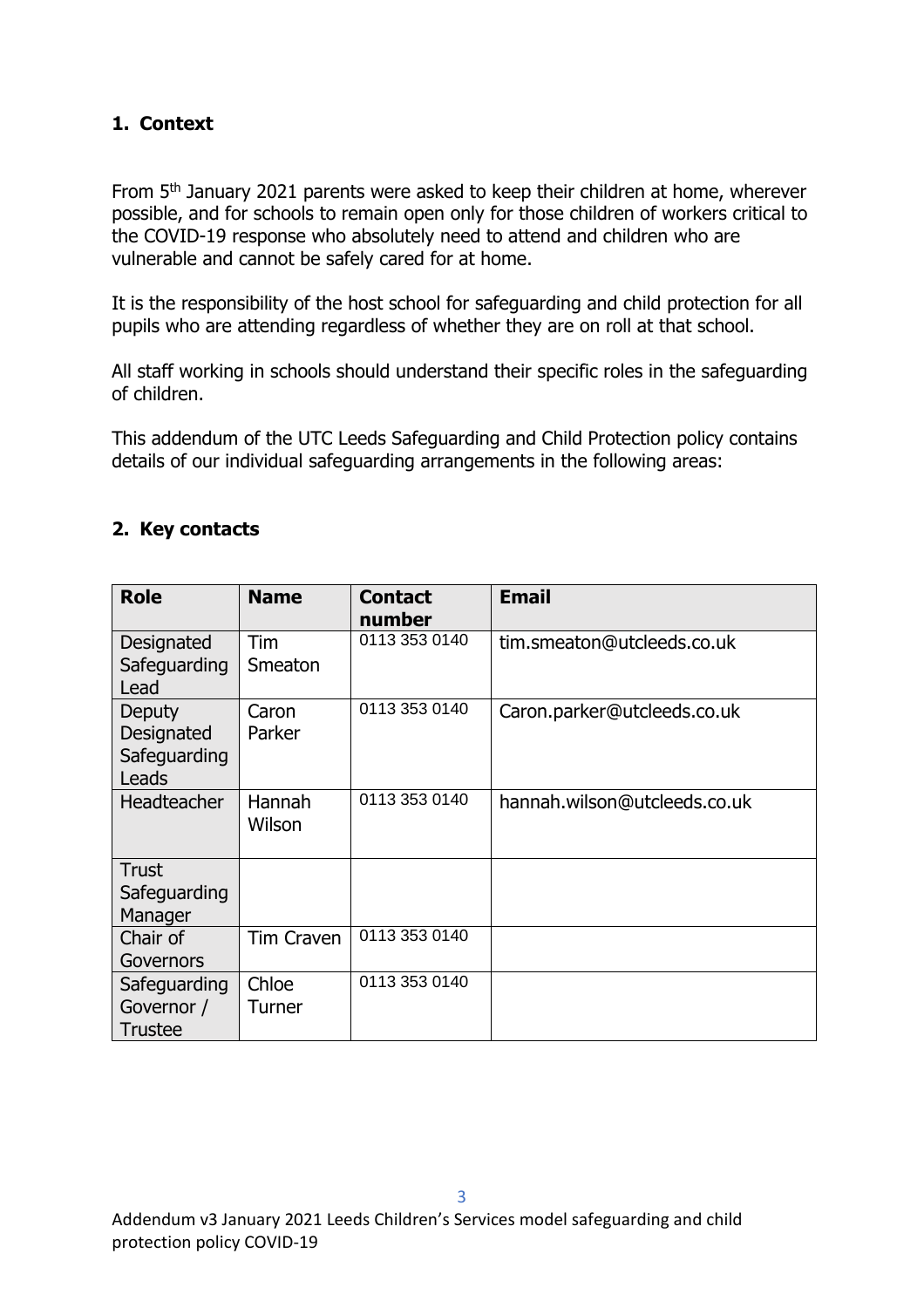#### <span id="page-3-0"></span>**3. Other Key Contacts:**

| 0113 3789685 |
|--------------|
|              |
| 0113 3760336 |
|              |
| 0113 5350600 |
|              |
| 0113 5350810 |
|              |
| 0113 3789687 |
|              |
| 0113 3783645 |
|              |
|              |

#### <span id="page-3-1"></span>**4. Vulnerable children**

As outlined in government guidance published in January 2021 vulnerable children and young people are defined as those who:

- are assessed as being in need under section 17 of the Children Act 1989, including children and young people who have a child in need plan, a child protection plan or who are a looked-after child;
- have an education, health and care (EHC) plan;
- have been identified as otherwise vulnerable by educational providers or local authorities (including children's social care services), and who could therefore benefit from continued full-time attendance, this might include:
	- o children and young people on the edge of receiving support from children's social care services or in the process of being referred to children's services
	- $\circ$  adopted children or children on a special guardianship order
	- o those at risk of becoming NEET ('not in employment, education or training')
	- o those living in temporary accommodation
	- $\circ$  those who are young carers
	- $\circ$  those who may have difficulty engaging with remote education at home (for example due to a lack of devices or quiet space to study)
	- o care leavers
	- $\circ$  others at the provider and local authority's discretion including pupils and students who need to attend to receive support or manage risks to their mental health.

Eligibility for free school meals in and of itself is not a determining factor in assessing vulnerability.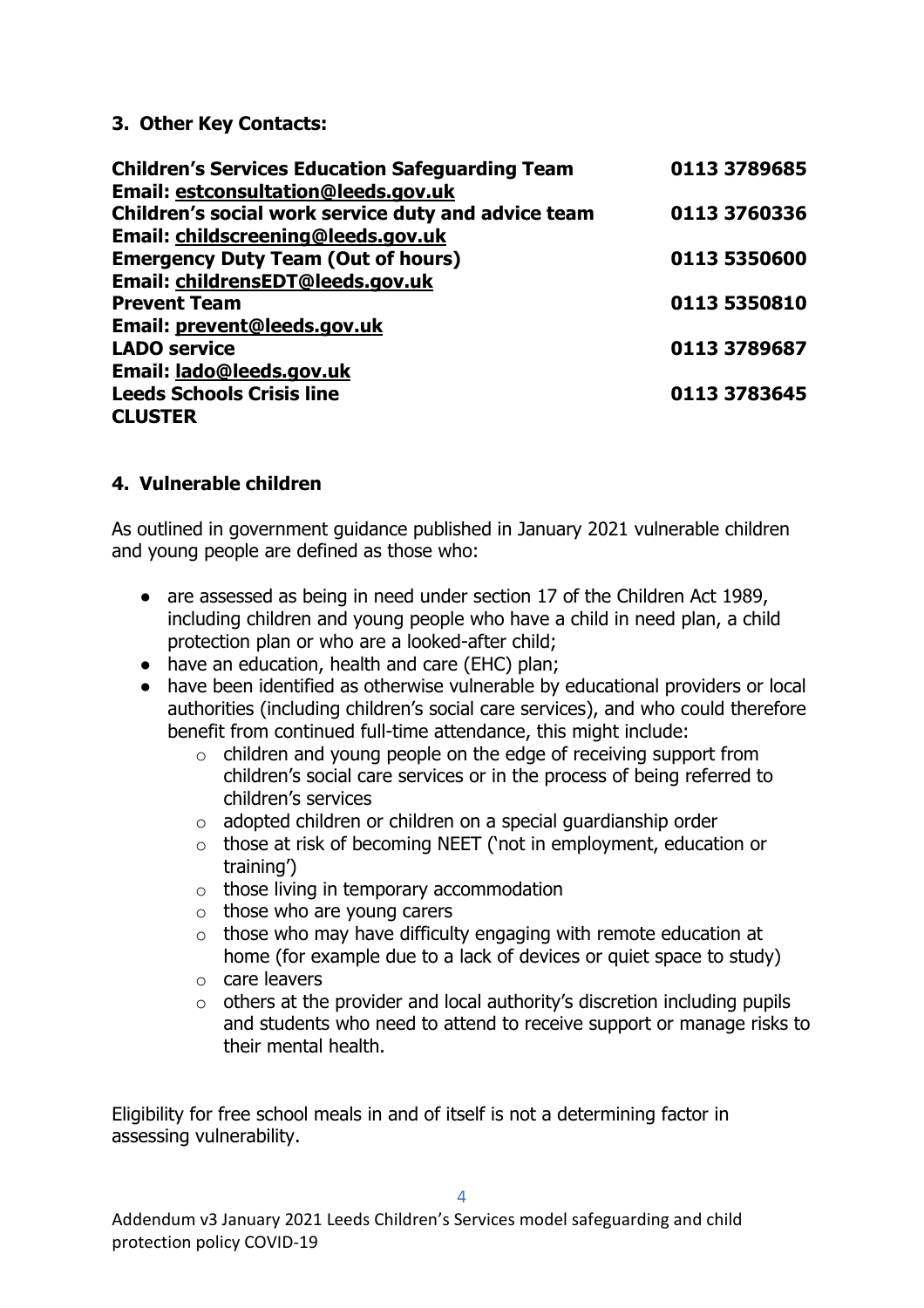Senior leaders, especially the Designated Safeguarding Lead (and deputy) know who our most vulnerable children are. They have the flexibility to offer a place to those on the edge of receiving children's social care support.

UTC Leeds will continue to work with and support children's social workers to help protect vulnerable children. This includes working with and supporting children's social workers and the local authority virtual school head (VSH) for looked-after and previously looked-after children. The lead person for this will be: Sarah Ellis

There is an expectation that vulnerable children who have a social worker will attend an education setting, so long as they do not have underlying health conditions that put them at increased risk. In circumstances where a parent does not want to bring their child to an education setting, and their child is considered vulnerable, the social worker and UTC Leeds will explore the reasons for this directly with the parent.

Where parents are concerned about the risk of the child contracting COVID19, UTC Leeds or the social worker will talk through these anxieties with the parent/carer following the advice set out by Public Health England.

UTC Leeds will encourage our vulnerable children and young people to attend a school, including remotely if needed.

#### <span id="page-4-0"></span>**5. Attendance monitoring**

In mainstream schools, all secondary-age pupils who are not expected to be in school during the weeks commencing 4 and 11 January 2021, should be recorded as 'code X'.

Children for whom on-site provision is being provided should be recorded in line with the normal school attendance requirements.

Shielding advice is currently in place in tier 4 areas, and so all children still deemed clinically extremely vulnerable are advised not to attend school.

UTC Leeds and social workers will agree with parents/carers whether children in need should be attending school – UTC Leeds will then follow up on any pupil that they were expecting to attend, who does not.

UTC Leeds will also follow up with any parent or carer who has arranged care for their child(ren) and the child(ren) subsequently do not attend.

Phone calls will be made to the parents/carers in these circumstances.

To support the above, UTC Leeds will, when communicating with parents/carers and carers, confirm emergency contact numbers are correct and ask for any additional emergency contact numbers where they are available.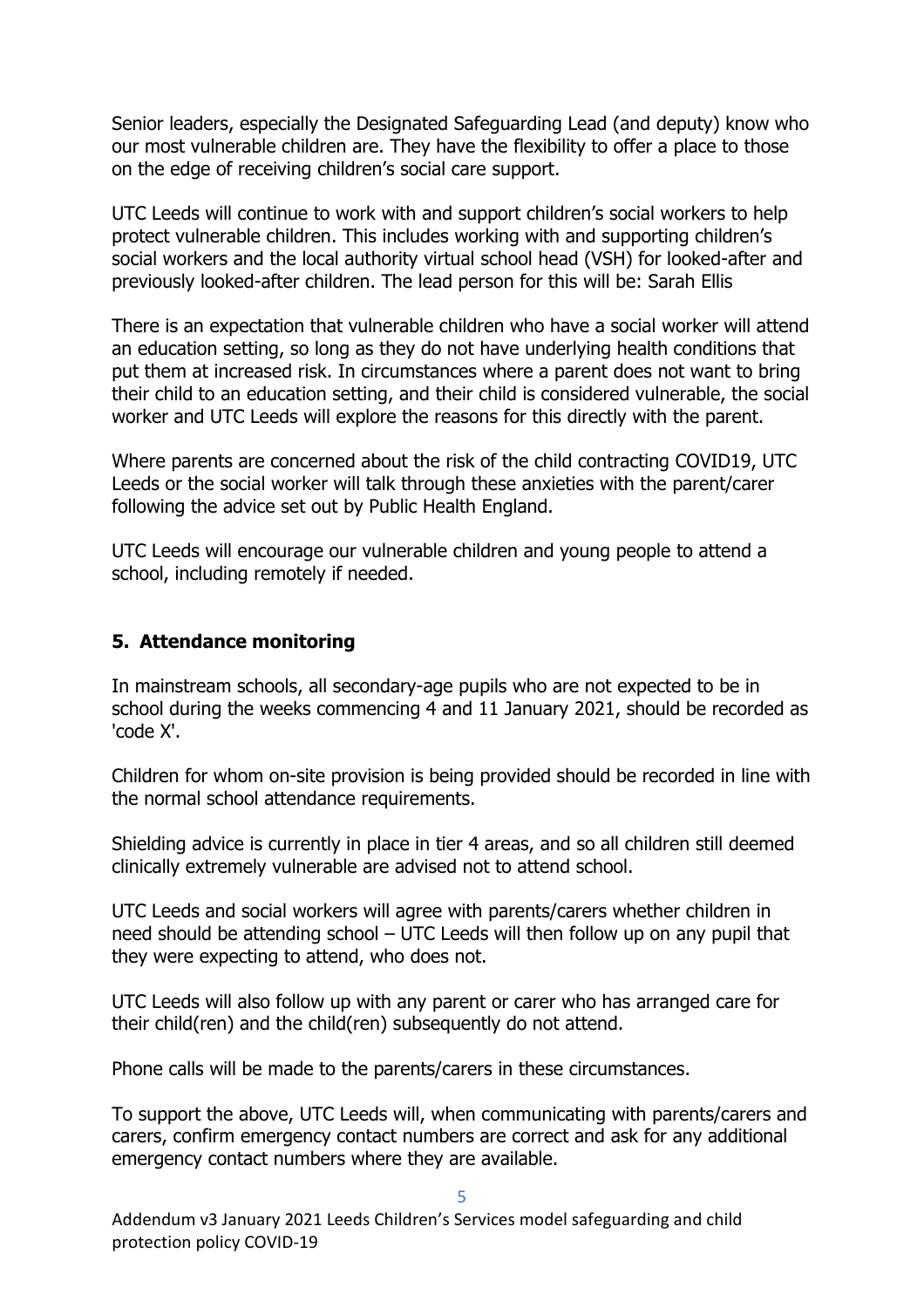In all circumstances where a vulnerable child does not take up their place at school, or discontinues,UTC Leeds will notify their social worker.

To support the above,UTC Leeds will, when communicating with parents/carers and carers, confirm emergency contact numbers are correct and ask for any additional emergency contact numbers where they are available.

In all circumstances where a vulnerable child with a social worker does not take up their place at school, or discontinues, UTC Leeds will notify their allocated social worker.

Children on the Clinically Extremely Vulnerable list are not expected to attend school.

## <span id="page-5-0"></span>**6. Designated Safeguarding Lead**

UTC Leedsschool has a Designated Safeguarding Lead (DSL) and a Deputy DSL.

The Designated Safeguarding Lead is: Tim Smeaton

The Deputy Designated Safeguarding Lead is; Caron Parker

The optimal scenario is to have a trained DSL (or deputy) available on site. Where this is not the case a trained DSL (or deputy) will be available to be contacted via phone or online video - for example when working from home.

Where a trained DSL (or deputy) is not on site, in addition to the above, a senior leader will assume responsibility for co-ordinating safeguarding on site.

This might include updating and managing access to child protection records both offline or online management system, and liaising with the offsite DSL (or deputy) and as required liaising with children's social workers where they require access to children in need and/or to carry out statutory assessments at the school or college.

It is important that all UTC Leeds staff and volunteers have access to a trained DSL (or deputy). On each day, the staff on site will be made aware of who that person is and how to contact them. All onsite staff should be made aware of the children's services education safeguarding team consultation line number (0113 3789685) should a DSL be unavailable and they require safeguarding advice.

The DSL will continue to engage with social workers, and attend all multi-agency meetings, which can be done remotely.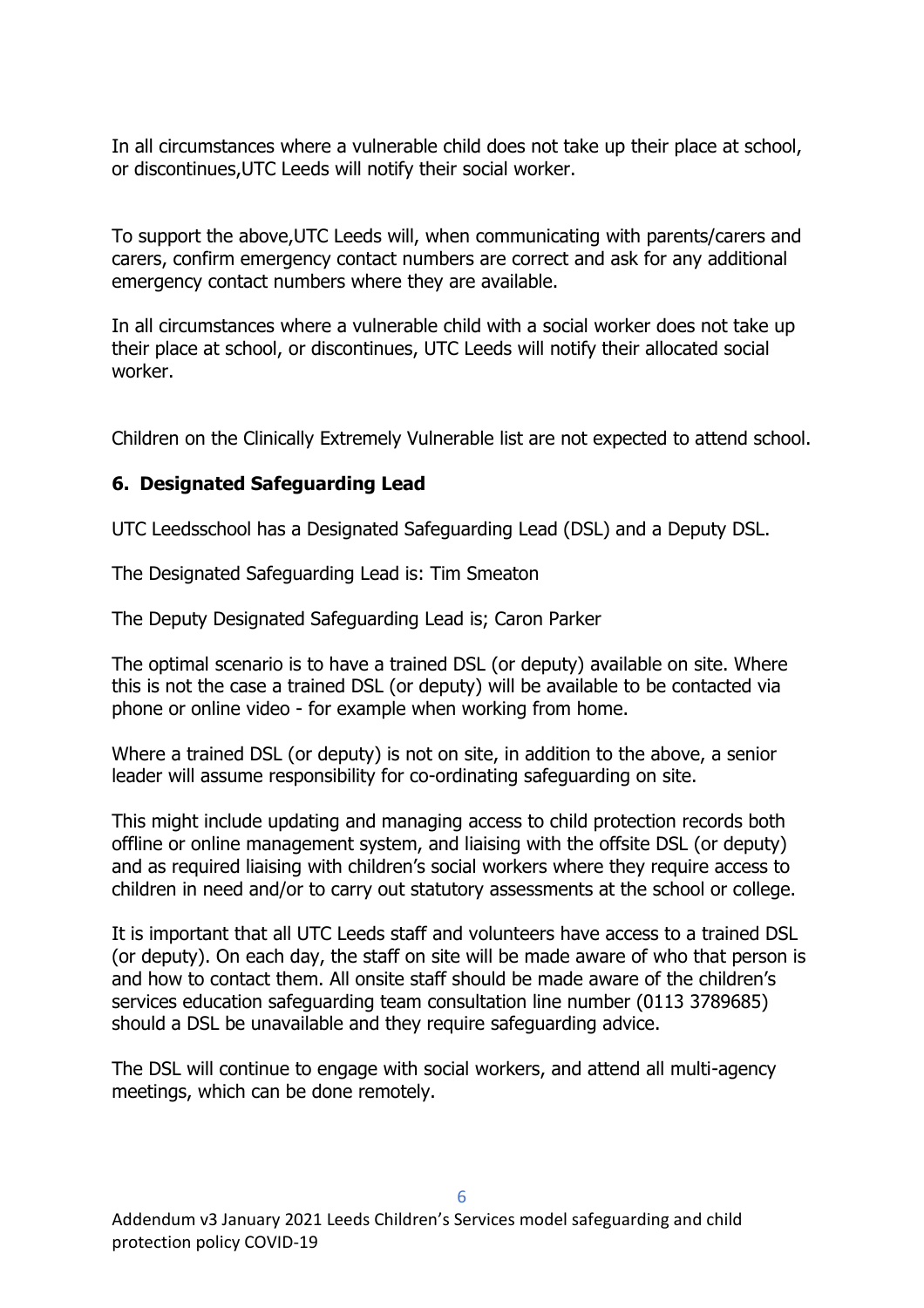The senior DSL will ensure that operational staff with designated safeguarding responsibilities, access regular supervision, which can be undertaken remotely through electronic communications (e.g. skype, mobile communications etc..)

## <span id="page-6-0"></span>**7. Reporting a concern**

Where staff have a concern about a child, they should continue to follow the process outlined in the school Safeguarding Policy. This includes making a report and formally recording concerns via the school's electronic safeguarding systems, (e.g. CPOMS) which can be done remotely. Or secure email systems with completed cause for concern forms attached.

Staff are reminded of the need to report any concern immediately and without delay.

Where staff are concerned about an adult working with children in the school, they should contact their principal. If there is a requirement to make a notification to the Headteacher whilst away from school, this should be done verbally and followed up with an email to the Headteacher.

Concerns around the Headteacher should be directed to the Chair of Governors: Tim Craven.

All staff must follow Part 4 of Keeping Children Safe in Education (2020) and the local authority model safeguarding model child protection policy (section 10.2) guidance for managing allegations against staff. The case manager must use the local authority designated officer (LADO) notification form (see Appendix 13 of local authority model safeguarding model child protection policy) in order to assess the level of concern. As part of this initial consideration, the case manager should consult with their school's HR Advisor/provider/contact. The completed LADO notification form must be sent to [lado@leeds.gov.uk](mailto:lado@leeds.gov.uk) within one working day of the allegation being made.

The education safeguarding team manager (Raminder Aujla [raminder.aujla@leeds.gov.uk](mailto:raminder.aujla@leeds.gov.uk) ) will continue to offer support in the process of managing allegations.

## <span id="page-6-1"></span>**8. Safeguarding Training and induction**

For the period COVID-19 measures are in place, a DSL (or deputy) who has been trained will continue to be classed as a trained DSL (or deputy) even if access to their refresher training delayed. Refresher safeguarding training for all staff can be accessed remotely through<https://www.leedsforlearning.co.uk/>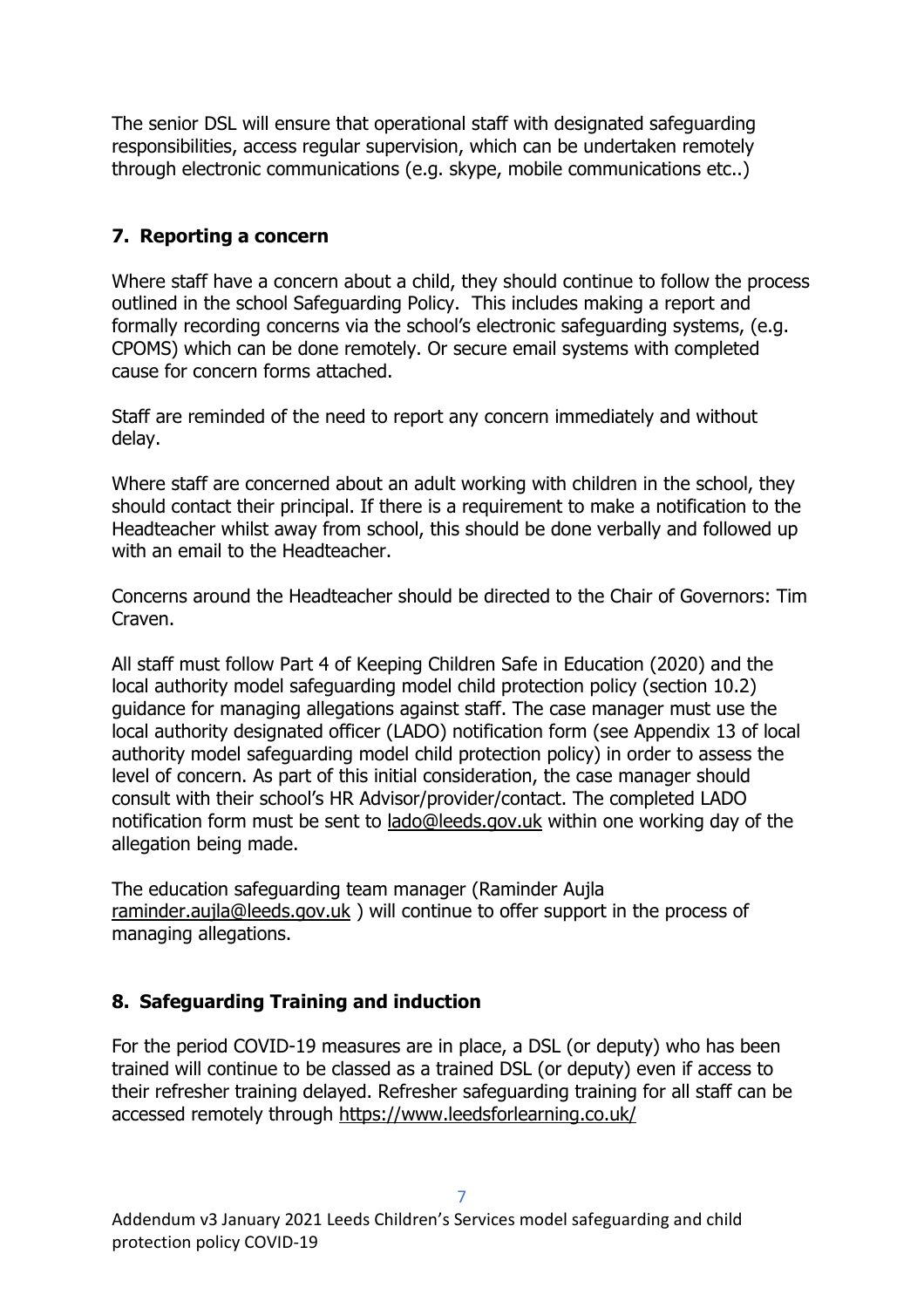All existing school staff have had safeguarding training and have read part 1 of Keeping Children Safe in Education (2020). The DSL should communicate with staff any new local arrangements, so they know what to do if they are worried about a child.

Where new staff are recruited, or new volunteers enter UTC Leeds, they will continue to be provided with a safeguarding induction and training. The local authority education safeguarding team child protection training offer can be accessed remotely through<https://www.leedsforlearning.co.uk/>

Upon arrival, new staff will be issued with the statutory safeguarding documents as outlined in Part One of Keeping Children Safe In Education 2020 including a copy of the receiving setting's safeguarding and child protection policy, guidance for safer working practice for staff working in educational settings, behaviour policy, children missing education procedures, online safety policy including acceptable use and confirmation of local processes and confirmation of DSL arrangements.

#### <span id="page-7-0"></span>**9. Safer recruitment/volunteers and movement of staff**

It remains essential that people who are unsuitable are not allowed to enter the children's workforce or gain access to children. When recruiting new staff, UTC Leeds will continue to follow the relevant safer recruitment processes for their setting, including, as appropriate, relevant sections in part 3 of Keeping Children Safe in Education (2020) (KCSIE).

In response to COVID-19, the Disclosure and Barring Service (DBS) has made changes to its guidance on standard and enhanced DBS ID checking to minimise the need for face-to-face contact. [https://www.gov.uk/government/news/covid-19](https://www.gov.uk/government/news/covid-19-changes-to-dbs-id-checking-guidelines) changes-to-dbs-id-checking-quidelines

If staff are deployed from another education or children's workforce setting to our school, we will take into account the DfE supplementary guidance on safeguarding children during the COVID-19 pandemic and will accept portability as long as the current employer confirms in writing that:

- the individual has been subject to an enhanced DBS and children's barred list check
- there are no known concerns about the individual's suitability to work with children
- there is no ongoing disciplinary investigation relating to that individual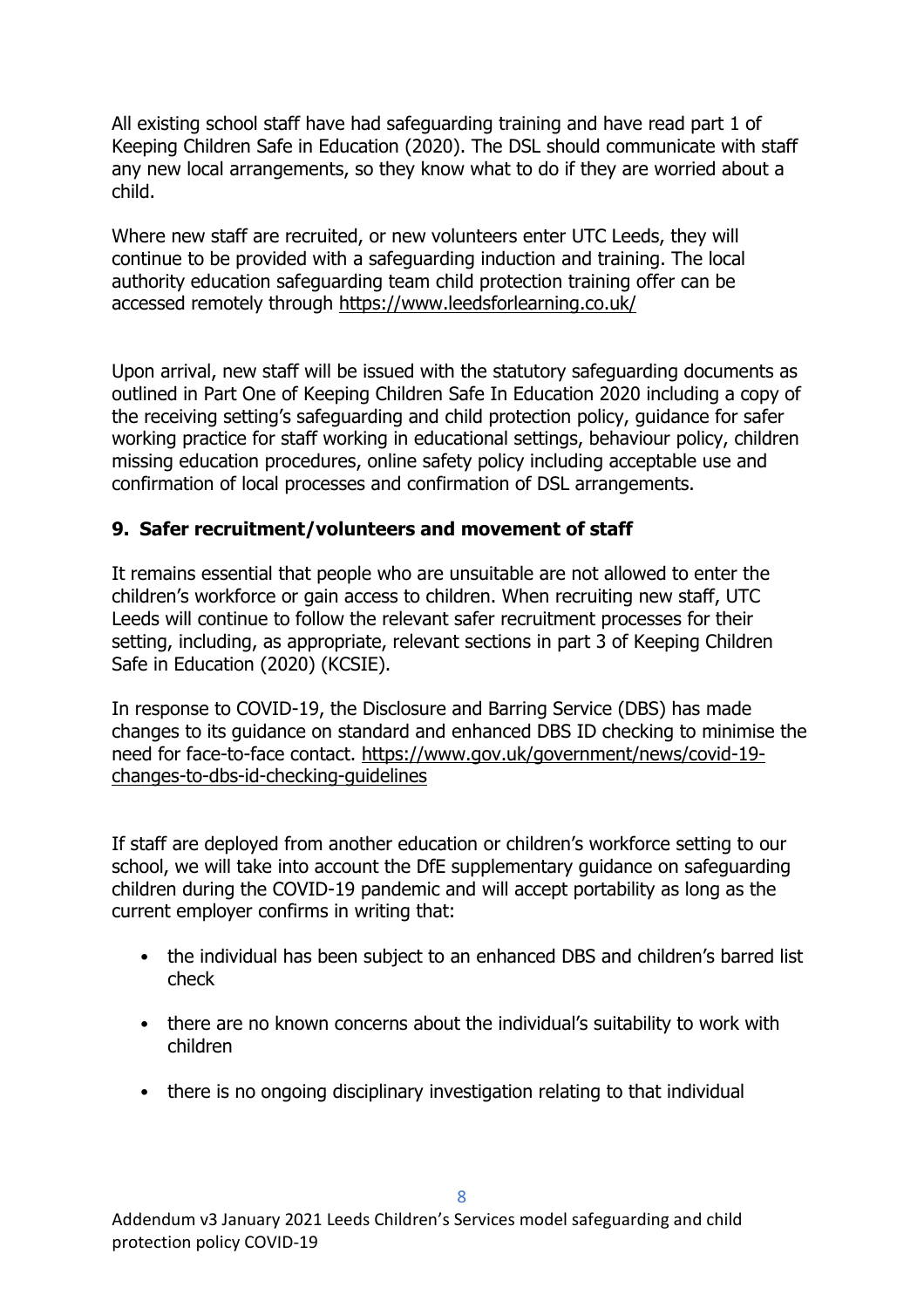Where UTC Leedsare utilising volunteers (including for mass testing), we will continue to follow the checking and risk assessment process as set out in paragraphs 183 to 188 of KCSIE (2020). Under no circumstances will a volunteer who has not been checked be left unsupervised or allowed to work in regulated activity. Undertaking COVID testing on children directly who are unable to do this themselves will meet the regulated activity requirement.

UTC Leeds will continue to follow the legal duty to refer to the DBS anyone who has harmed or poses a risk of harm to a child or vulnerable adult. Full details can be found at paragraph 179 of KCSIE (2020).

UTC Leeds will continue to consider and make referrals to the Teaching Regulation Agency (TRA) as per paragraph 182 of KCSIE (2020) and the TRA's 'Teacher misconduct advice for making a referral.

During the COVID-19 period all referrals should be made by emailing [Misconduct.Teacher@education.gov.uk](mailto:Misconduct.Teacher@education.gov.uk)

Whilst acknowledging the challenge of the current National emergency, it is essential from a safeguarding perspective that any school is aware, on any given day, which staff/volunteers will be in the school or college, and that appropriate checks have been carried out, especially for anyone engaging in regulated activity. As such, UTC Leeds will continue to keep the single central record (SCR) up to date as outlined in paragraphs 164 to 171 in KCSIE (2020). All staff employed to conduct mass testing are added to the SCR.

#### <span id="page-8-0"></span>**10. Online safety in schools and colleges**

UTC Leeds will continue to provide a safe environment, including online. This includes the use of an online filtering system.

Where students are using computers in school, appropriate supervision will be in place.

## <span id="page-8-1"></span>**11. Children and online safety away from school and college**

Where students are using digital technology away from school for the purposes of remote learning, the duty to ensure appropriate supervision is the responsibility of the child's parent/carer as outlined in the school's acceptable use policy.

It is important that all staff who interact with children, including online, continue to look out for signs a child may be at risk. Any such concerns should be dealt with as per the Child Protection Policy and where appropriate referrals should still be made to children's social care and as required, the police.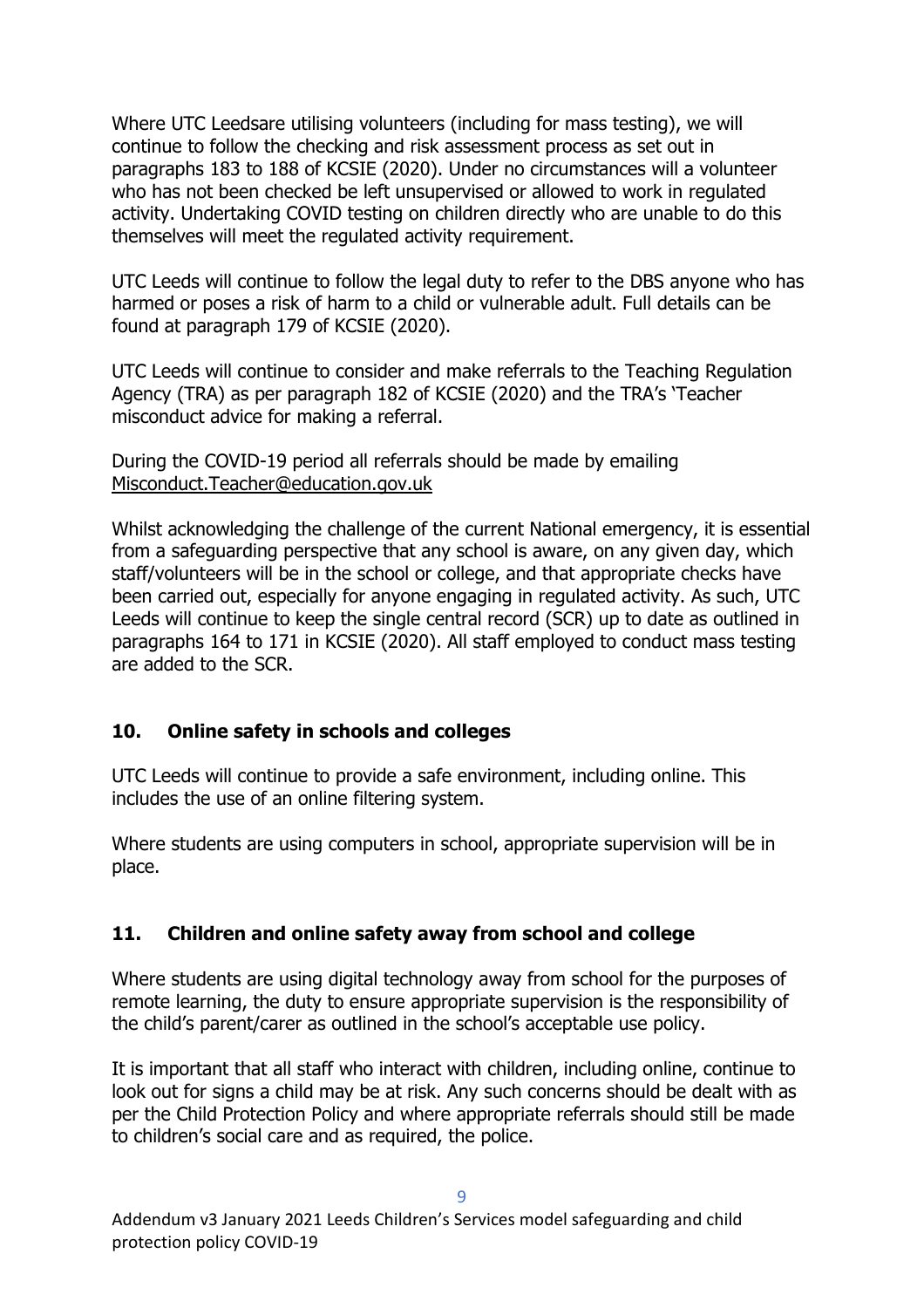Online teaching should follow the same principles as set out in the Guidance for safer working practice (including Covid-19 Addendum issued in April 2020) for those working with children and young people in education settings (National Safer Recruitment Consortium May 2019).

UTC Leeds will ensure any use of online learning tools and systems is in line with privacy and data protection/GDPR requirements.

Below are some things to consider when delivering virtual lessons, especially where webcams are involved:

- No 1:1s, groups only. In cases where 1:1 tuition is essential, staff must seek formal written agreement from a senior manager and the pupil's parent.
- Staff and children must wear suitable clothing, as should anyone else in the household.
- Where staff are working remotely any technology used for communication should be in appropriate areas, staff need to be mindful that backgrounds do not compromise personal confidentiality or breach the guiding principles of safer working practice guidance for staff working in educational settings.
- Our school reserve the right for staff members to record live streamed sessions with pupils as a log of the activity. By joining the learning session parents give permission for this to happen.
- The purpose of any potential recording of live sessions would be so that the video can be reviewed if any issues were to arise.
- Live classes should be kept to a reasonable length of time, or the streaming may prevent the family 'getting on' with their day.
- Recording of live sessions may be particularly appropriate when there is only one member of staff on the call and no 'supervising' second adult is available on the feed.
- If live streams are to be recorded, this should be reflected in communication with staff, parents and children and highlighted in the acceptable use policy
- Language must be professional and appropriate, including any family members in the background.
- Staff must only use platforms specified by senior managers and approved by our IT network manager / provider to communicate with pupils
- Staff should record, the length, time, date and attendance of any sessions held.

## <span id="page-9-0"></span>**12. Supporting children not in school**

UTC Leeds is committed to ensuring the safety and wellbeing of all its children and young people.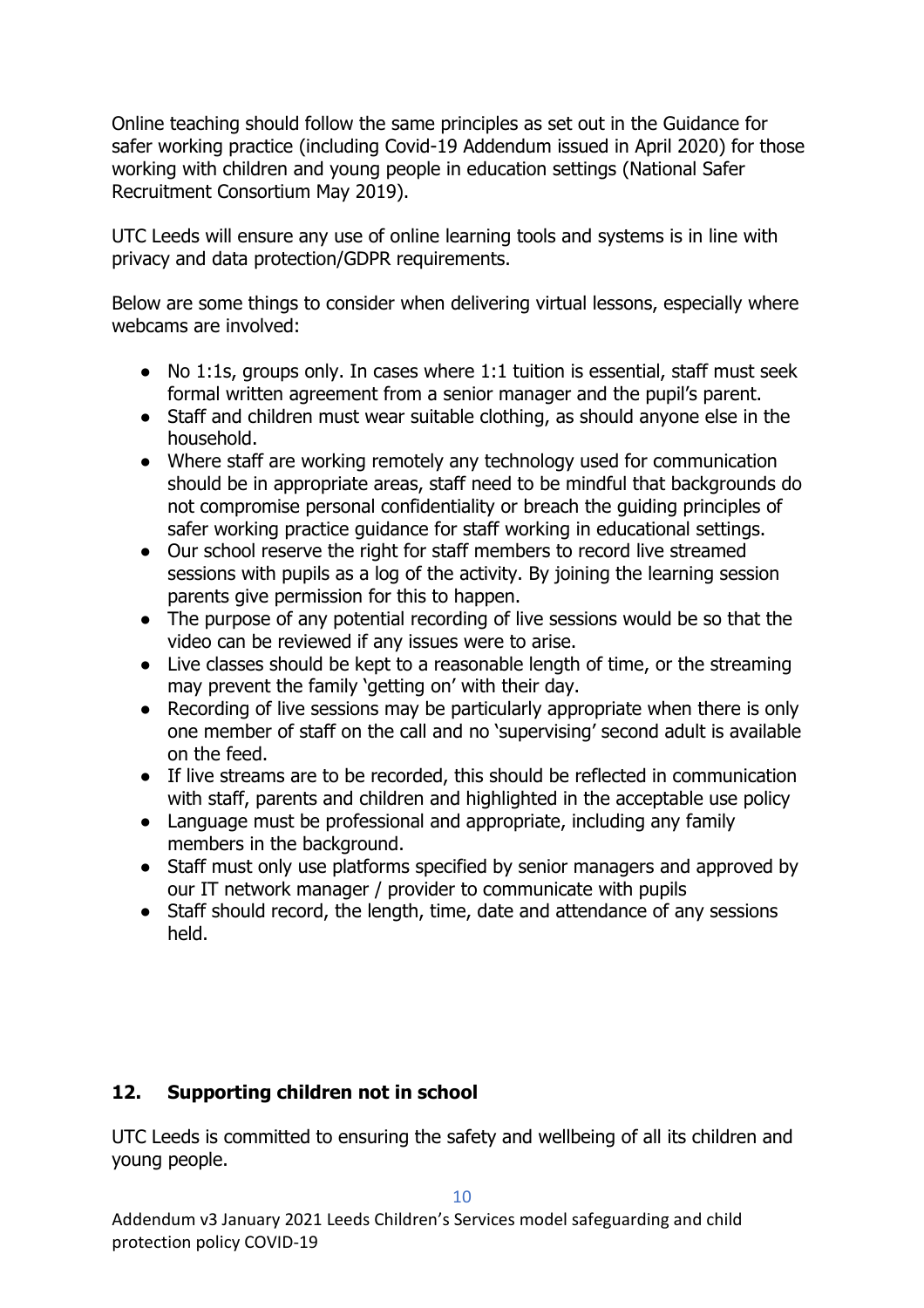Where the DSL has identified a child to be on the edge of social care support, or who would normally receive pastoral-type support in school, they should ensure that a robust communication plan is in place for that child or young person.

Details of this plan must be recorded, as should a record of all contacts made.

The communication plans can include: remote contact, phone contact, door-step visits. Other individualised contact methods should be considered and recorded.

UTC Leedsand its DSL will work closely with all stakeholders to maximise the effectiveness of any communication plan.

This plan must be reviewed regularly and where concerns arise, the DSL will consider any referrals as appropriate.

The school will share safeguarding messages on its website and social media pages.

UTC Leeds recognises that school is a protective factor for children and young people, and the current circumstances, can affect the mental health of pupils and their parents/carers. Staff at UTC Leeds need to be aware of this when setting expectations for pupils who are engaging in remote learning.

### <span id="page-10-0"></span>**13. Supporting children in school**

UTC Leeds is committed to ensuring the safety and wellbeing of all its students.

UTC Leeds will continue to be a safe space for all children to attend and flourish. The Headteacher will ensure that appropriate staff are on site and staff to pupil ratio numbers are appropriate, to maximise safety.

UTC Leeds will refer to the Government guidance for education and childcare settings on how to implement social distancing and continue to follow the advice from Public Health England on handwashing and other measures to limit the risk of spread of COVID19.

UTC Leeds will ensure that where we care for children of critical workers and vulnerable children on site, we ensure appropriate support is in place for them.

Where UTC Leeds has concerns about the impact of staff absence – such as our Designated Safeguarding Lead or first aiders – we will discuss them immediately with the local authority education safeguarding team and/or health and safety team.

#### <span id="page-10-1"></span>**14. Peer on Peer Abuse**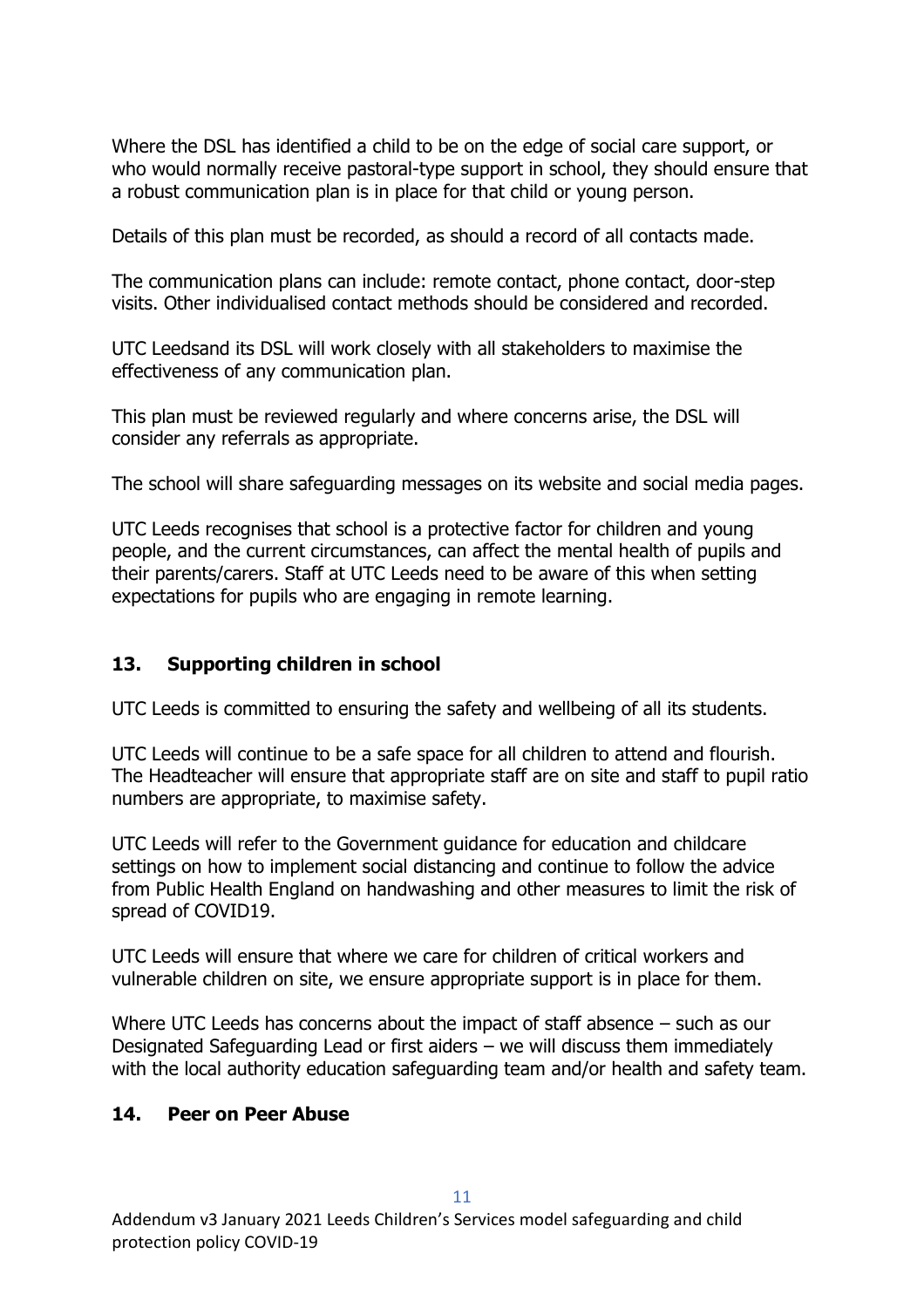UTC Leeds recognises that during the closure a revised process may be required for managing any report of such abuse and supporting victims**.** 

Where a school receives a report of peer on peer abuse, they will follow the principles as set out in part 5 of KCSIE and of those outlined within of the Child Protection Policy.

The school will listen and work with the young person, parents/carers and any multiagency partner required to ensure the safety and security of that young person.

Concerns and actions must be recorded in keeping with school reporting and recording systems.

#### <span id="page-11-0"></span>**15. Mental health and Well-Being**

UTC Leeds recognises that the current exceptional circumstances may affect the mental health and well-being of pupils, parents and staff in many different ways. School will ensure that they have details of appropriate support available and this will be accessible for pupils, parents and staff.

These are unusual and difficult times for many people and for some families they may become traumatic times and involve loss and grief. We have provided appropriate home learning for our pupils to complete during this period of time whilst the vast majority of pupils are at home. Although learning is very important, and we want to make the best use of this time, we recognise that the expectations of this may be challenging on some students and families. School will provide reassurance and support to pupils, parents and staff in order to manage these expectations without putting additional stresses and pressure on individuals.

Schools should offer continue to support pastoral support to their pupils and seek advice from services when necessary about the universal and targeted offer around mental health and wellbeing. Schools should ensure that there is a plan in place for how any bereavements may be handled, including obtaining support services as appropriate.

Useful contacts/web links:

Child line: 0800 1111 www.childline.org.uk www.nhs.uk Mind.org.uk [www.gov.uk/government/publications/covid-19-guidance-for-the-public-on-mental](http://www.gov.uk/government/publications/covid-19-guidance-for-the-public-on-mental-health-and-wellbeing)[health-and-wellbeing](http://www.gov.uk/government/publications/covid-19-guidance-for-the-public-on-mental-health-and-wellbeing) [www.nhs.uk/oneyou/every-mind-matters/coronavirus-covid-19-staying-at-home-tips](http://www.nhs.uk/oneyou/every-mind-matters/coronavirus-covid-19-staying-at-home-tips)